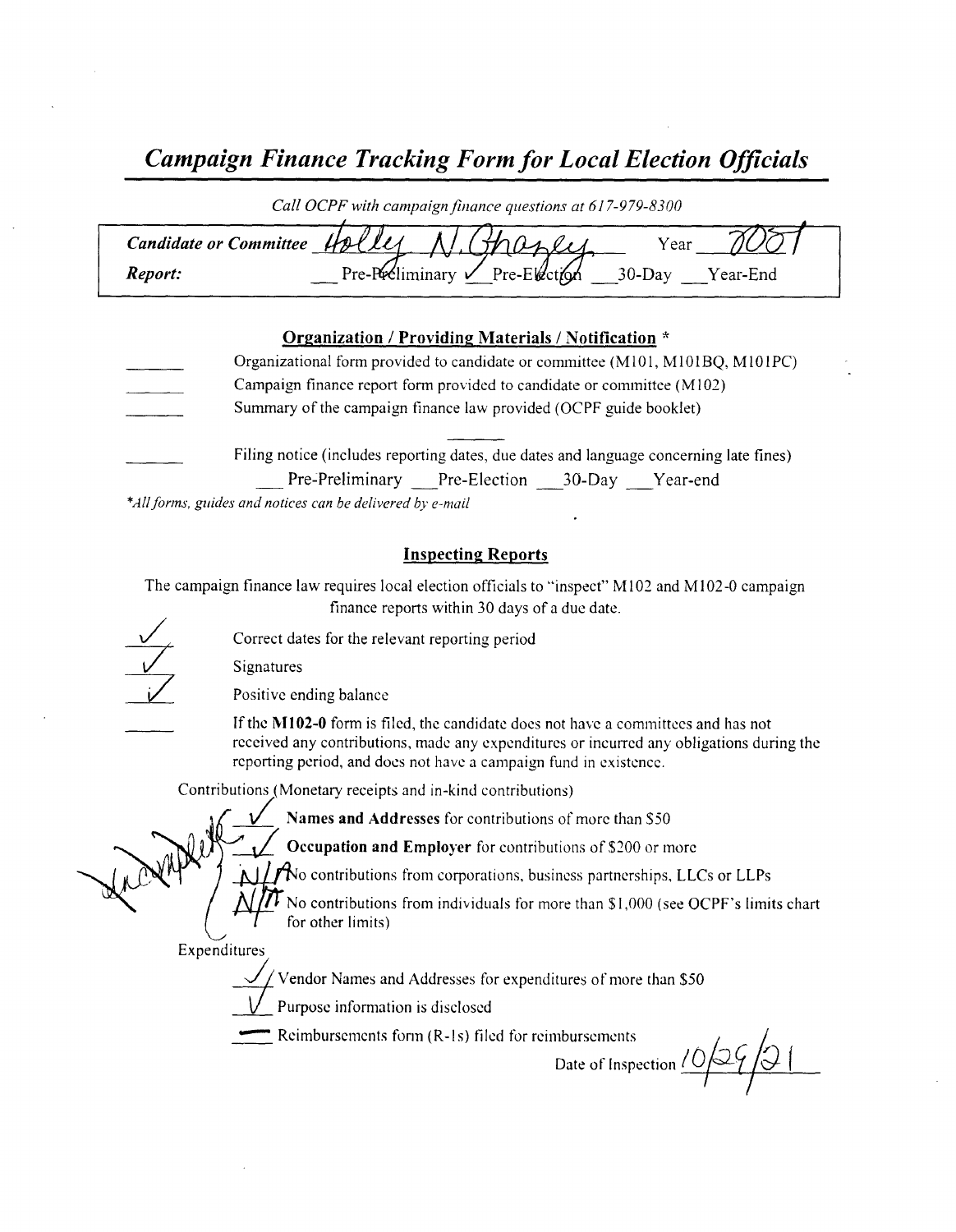| <b>Eorm CPF M 102: Campaign Finance Report</b><br>C E<br>$\begin{bmatrix} 1 \end{bmatrix}$<br>$\frac{1}{2}$<br>E<br><b>Municipal Form</b>                                                                                                                                                                                                                                                                                                                                                                                                                                   |  |  |  |  |
|-----------------------------------------------------------------------------------------------------------------------------------------------------------------------------------------------------------------------------------------------------------------------------------------------------------------------------------------------------------------------------------------------------------------------------------------------------------------------------------------------------------------------------------------------------------------------------|--|--|--|--|
| <b>Office of Campaign and Political Finance</b><br>OCT 2 7 2021<br>Commonwealth                                                                                                                                                                                                                                                                                                                                                                                                                                                                                             |  |  |  |  |
| of Massachusetts<br>File with: City or Town Clerk or Election Commission<br>Fill in Reporting Period dates: 69<br>Ending Date:<br><b>Beginning Date:</b><br>2.<br>O<br>21                                                                                                                                                                                                                                                                                                                                                                                                   |  |  |  |  |
|                                                                                                                                                                                                                                                                                                                                                                                                                                                                                                                                                                             |  |  |  |  |
| Type of Report: (Check one)<br>8th day preceding election<br>8th day preceding preliminary<br>$\Box$ 30 day after election<br>$\Box$ year-end report<br>dissolution                                                                                                                                                                                                                                                                                                                                                                                                         |  |  |  |  |
| G7P c<br>Candidate Full Name (if applicable)<br>Committee Name<br>Phass aso                                                                                                                                                                                                                                                                                                                                                                                                                                                                                                 |  |  |  |  |
| Office Sought and District<br>Name of Committee Treasurer<br>$M_A$ 01069                                                                                                                                                                                                                                                                                                                                                                                                                                                                                                    |  |  |  |  |
| <b>Committee Mailing Address</b><br>Residential Address<br>$n$ azey 52 $\omega$<br>$\epsilon$<br>E-mail:<br>E-mail:                                                                                                                                                                                                                                                                                                                                                                                                                                                         |  |  |  |  |
| Phone # (optional):<br>Phone # (optional):                                                                                                                                                                                                                                                                                                                                                                                                                                                                                                                                  |  |  |  |  |
| <b>SUMMARY BALANCE INFORMATION:</b>                                                                                                                                                                                                                                                                                                                                                                                                                                                                                                                                         |  |  |  |  |
| Line 1: Ending Balance from previous report                                                                                                                                                                                                                                                                                                                                                                                                                                                                                                                                 |  |  |  |  |
| Line 2: Total receipts this period (page 3, line 11)                                                                                                                                                                                                                                                                                                                                                                                                                                                                                                                        |  |  |  |  |
| <b>Line 3:</b> Subtotal (line 1 plus line 2)                                                                                                                                                                                                                                                                                                                                                                                                                                                                                                                                |  |  |  |  |
| \$265.1<br>3<br>Line 4: Total expenditures this period (page 5, line 14)                                                                                                                                                                                                                                                                                                                                                                                                                                                                                                    |  |  |  |  |
| Line 5: Ending Balance (line 3 minus line 4)                                                                                                                                                                                                                                                                                                                                                                                                                                                                                                                                |  |  |  |  |
| Line 6: Total in-kind contributions this period (page 6)                                                                                                                                                                                                                                                                                                                                                                                                                                                                                                                    |  |  |  |  |
| Line 7: Total (all) outstanding liabilities (page 7)                                                                                                                                                                                                                                                                                                                                                                                                                                                                                                                        |  |  |  |  |
| <b>Line 8:</b> Name of bank(s) used:                                                                                                                                                                                                                                                                                                                                                                                                                                                                                                                                        |  |  |  |  |
| <b>Affidavit of Committee Treasurer:</b><br>I certify that I have examined this report including attached schedules and it is, to the best of my knowledge and belief, a true and complete statement of all campaign finance<br>activity, including all contributions, loans, receipts, expenditures, disbursements, in-kind contributions and liabilities for this reporting period and represents the campaign<br>finance activity of all persons acting under the authority or on behalf of this committee in accordance with the requirements of M.G.L. c. 55.<br>Date: |  |  |  |  |
| (Treasurer's signature)<br>Signed under the penalties of perjury:<br>FOR CANDIDATE FILINGS ONLY: Affidavit of Candidate: (check 1 box only)                                                                                                                                                                                                                                                                                                                                                                                                                                 |  |  |  |  |
| <b>Candidate with Committee</b><br>I certify that I have examined this report including attached schedules and it is, to the best of my knowledge and belief, a true and complete statement of all campaign finance<br>activity, of all persons acting under the authority or on behalf of this committee in accordance with the requirements of M.G.L. c. 55. I have not received any contributions,<br>incurred any liabilities nor made any expenditures on my behalf during this reporting period that are not otherwise disclosed in this report.                      |  |  |  |  |
| <b>Candidate without Committee</b><br>$\rightarrow$ I certify that I have examined this report including attached schedules and it is, to the best of my knowledge and belief, a true and complete statement of all campaign<br>finance activity, including contributions, loans, receipts, expenditures, disbursements, in-kind contributions and liabilities for this reporting period and represents the<br>campaign finance activity of all persons acting under the authority or on behalf of this candidate in accordance with the requirements of M.G.L. c. 55.      |  |  |  |  |
| Date: $/$ $\zeta$<br>rate<br>(Candidate's signature)<br>Signed under the penalties of perjury:                                                                                                                                                                                                                                                                                                                                                                                                                                                                              |  |  |  |  |

 $\overline{\mathcal{L}}_1$  $\hat{A}$ 

 $\sim$ 

でナ

↢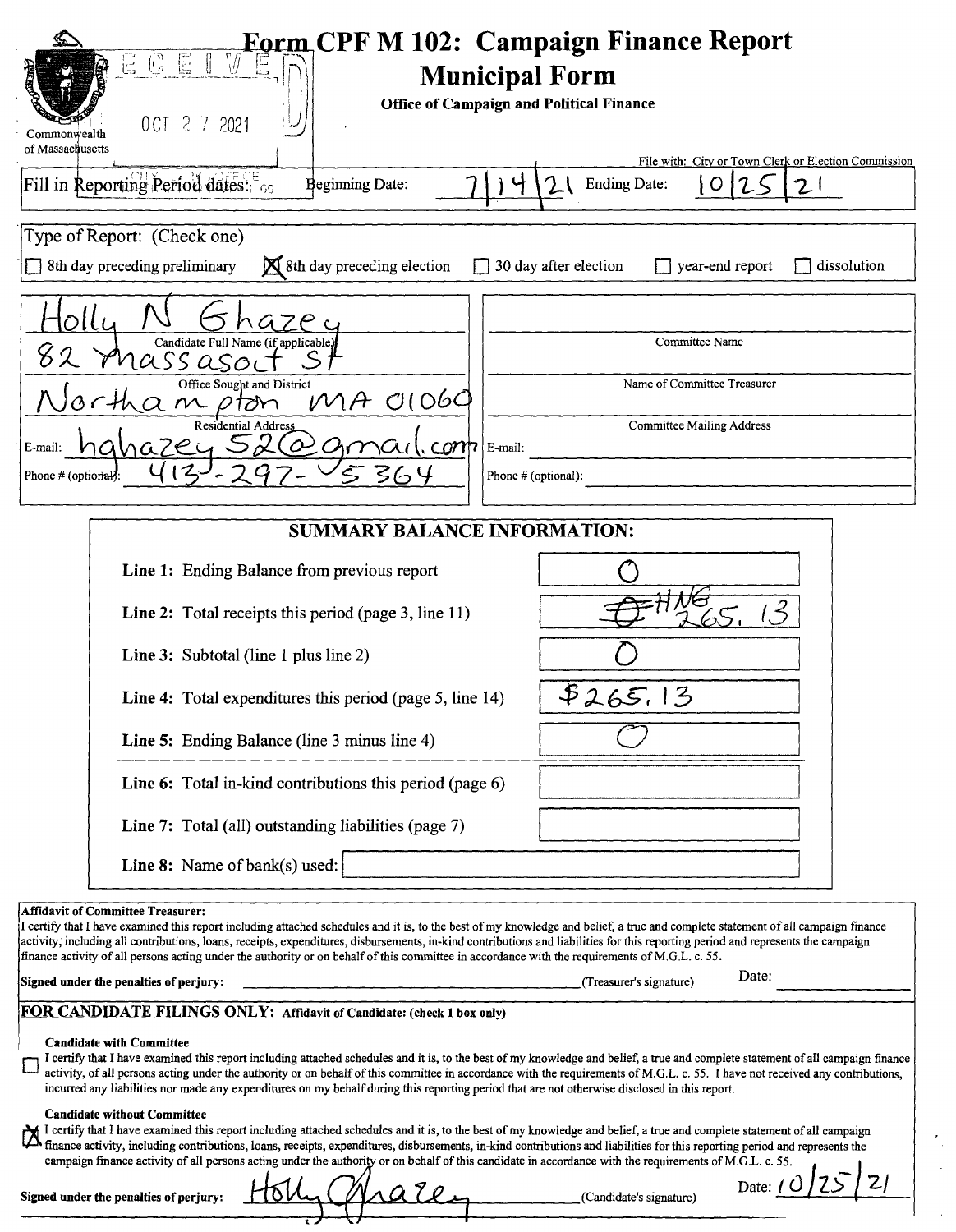### SCHEDULE A: RECEIPTS

M.G.L. c. 55 requires that the name and residential address be reported, in alphabetical order, for all receipts over \$50 in a calendar year. Committees must keep detailed accounts and records of all receipts, but need only itemize those receipts over \$50. In addition, the occupation and employer must be reported for all persons who contribute\$ 200 or more in <sup>a</sup> calendar year.

A " Schedule A: Receipts" attachment is available to complete, print and attach to this report, if additional pages are required to report all receipts. Please include your committee name and a page number on each page.)

| <b>Date Received</b> | <b>Name and Residential Address</b><br>(alphabetical listing required) | <b>Amount</b> | $\sim$ $\sim$<br><b>Occupation &amp; Employer</b><br>(for contributions of \$200 or more) |
|----------------------|------------------------------------------------------------------------|---------------|-------------------------------------------------------------------------------------------|
| $\mathcal{X}$ /      | Holly Ghazey<br>B2 Massasoit Stylungton                                | 1265,13       | retired                                                                                   |
|                      | τυπ.<br>Ο Ιδέδ                                                         |               |                                                                                           |
|                      |                                                                        |               |                                                                                           |
|                      |                                                                        |               |                                                                                           |
|                      |                                                                        |               |                                                                                           |
|                      |                                                                        |               |                                                                                           |
|                      |                                                                        |               |                                                                                           |
|                      |                                                                        |               |                                                                                           |
|                      |                                                                        |               |                                                                                           |
|                      |                                                                        |               |                                                                                           |
|                      |                                                                        |               |                                                                                           |
|                      |                                                                        |               |                                                                                           |
|                      | Line 9: Total Receipts over \$50 (or listed above)                     |               |                                                                                           |
|                      | Line 10: Total Receipts \$50 and under* (not listed above)             |               |                                                                                           |
|                      | Line 11: TOTAL RECEIPTS IN THE PERIOD                                  | 265.13        | $\mathbb{P}^2$<br>Enter on page 1, line 2                                                 |

<sup>\*</sup> If you have itemized receipts of \$50 and under, include them in line 9. Line 10 should include only those receipts not itemized above.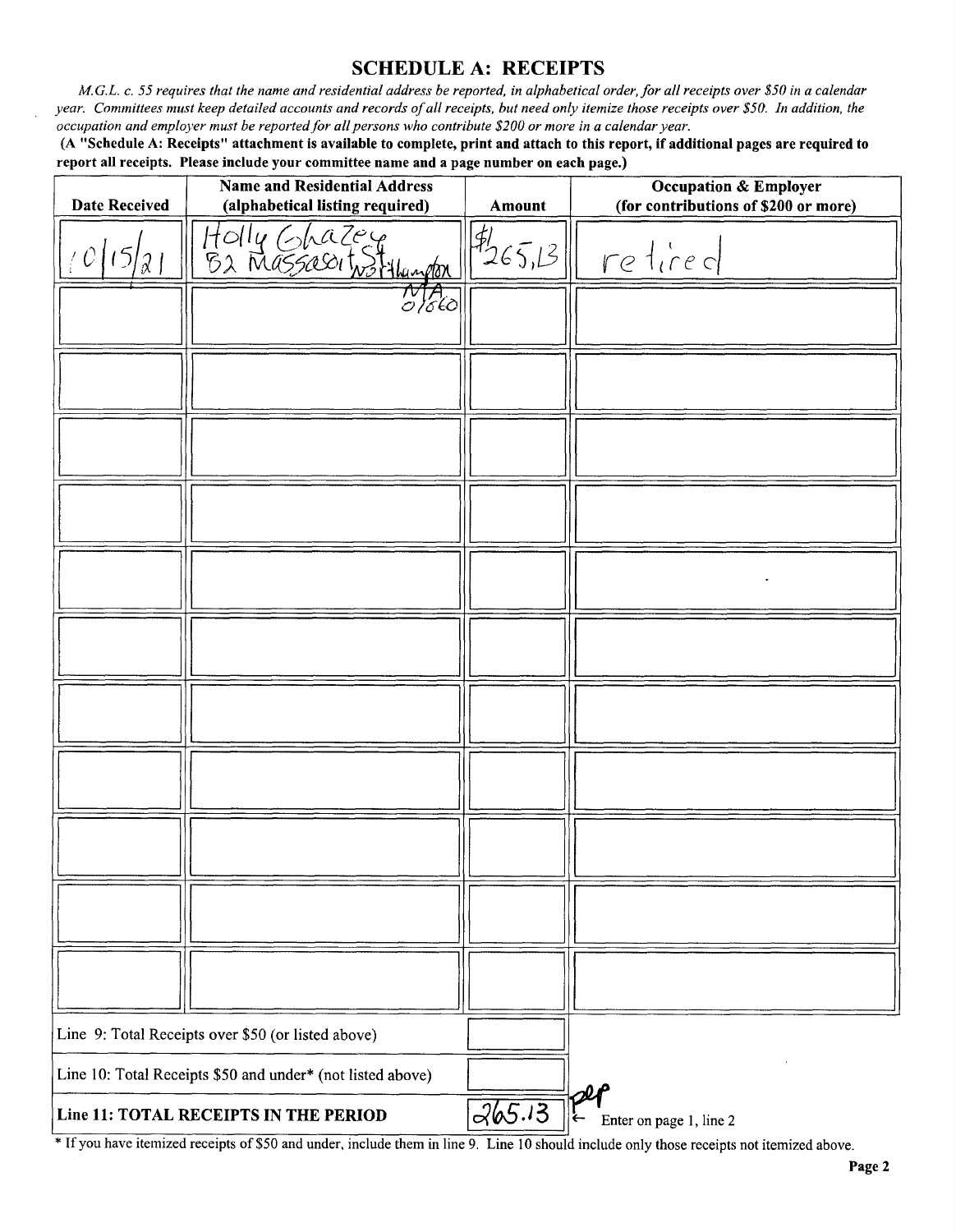## SCHEDULE B: EXPENDITURES

M.G.L. c. 55 requires committees to list, in alphabetical order, all expenditures over\$ 50 in a reporting period. Committees must keep detailed accounts and records of all expenditures, but need only itemize those over \$50. Expenditures \$50 and under may be added together, from committee records, and reported on line 13.

A " Schedule B: Expenditures" attachment is available to complete, print and attach to this report, if additional pages are required to report all expenditures. Please include your committee name and a page number on each page.)

| Date Paid | <b>To Whom Paid</b><br>(alphabetical listing) | <b>Address</b>                                                                                                              | <b>Purpose of Expenditure</b>                                      | Amount              |
|-----------|-----------------------------------------------|-----------------------------------------------------------------------------------------------------------------------------|--------------------------------------------------------------------|---------------------|
|           |                                               |                                                                                                                             |                                                                    |                     |
|           |                                               |                                                                                                                             | 10/15/2 Collective Copies S93 Main St Printing 500 copies # 265.13 |                     |
|           |                                               |                                                                                                                             |                                                                    |                     |
|           |                                               |                                                                                                                             |                                                                    |                     |
|           |                                               |                                                                                                                             |                                                                    |                     |
|           |                                               |                                                                                                                             |                                                                    |                     |
|           |                                               |                                                                                                                             |                                                                    |                     |
|           |                                               |                                                                                                                             |                                                                    |                     |
|           |                                               |                                                                                                                             |                                                                    |                     |
|           |                                               |                                                                                                                             |                                                                    |                     |
|           |                                               |                                                                                                                             |                                                                    |                     |
|           |                                               |                                                                                                                             |                                                                    |                     |
|           |                                               |                                                                                                                             |                                                                    |                     |
|           |                                               |                                                                                                                             |                                                                    |                     |
|           |                                               |                                                                                                                             |                                                                    |                     |
|           |                                               |                                                                                                                             |                                                                    |                     |
|           |                                               |                                                                                                                             |                                                                    |                     |
|           |                                               |                                                                                                                             |                                                                    |                     |
|           |                                               |                                                                                                                             |                                                                    |                     |
|           |                                               |                                                                                                                             |                                                                    |                     |
|           |                                               |                                                                                                                             |                                                                    |                     |
|           |                                               |                                                                                                                             |                                                                    |                     |
|           |                                               |                                                                                                                             |                                                                    |                     |
|           |                                               |                                                                                                                             |                                                                    |                     |
|           |                                               |                                                                                                                             |                                                                    |                     |
|           |                                               |                                                                                                                             |                                                                    |                     |
|           |                                               |                                                                                                                             |                                                                    |                     |
|           |                                               |                                                                                                                             |                                                                    |                     |
|           |                                               |                                                                                                                             |                                                                    |                     |
|           |                                               |                                                                                                                             |                                                                    |                     |
|           |                                               | Line 12: Total Expenditures over \$50 (or listed above)                                                                     |                                                                    | $\frac{1}{4}265.13$ |
|           |                                               | $\mathcal{D}% _{M_{1},M_{2}}^{\alpha,\beta}(\varepsilon)$<br>Line 13: Total Expenditures \$50 and under* (not listed above) |                                                                    |                     |
|           | Enter on page 1, line 4 $\rightarrow$         | Line 14: TOTAL EXPENDITURES IN THE PERIOD                                                                                   | 4                                                                  | 265/3               |

If you have itemized expenditures of\$50 and under, include them in line 12. Line <sup>13</sup> should include only those expenditures not itemized above. **Page 4** and the set of the set of the set of the set of the set of the set of the set of the set of the set of the set of the set of the set of the set of the set of the set of the set of the set of the set of the